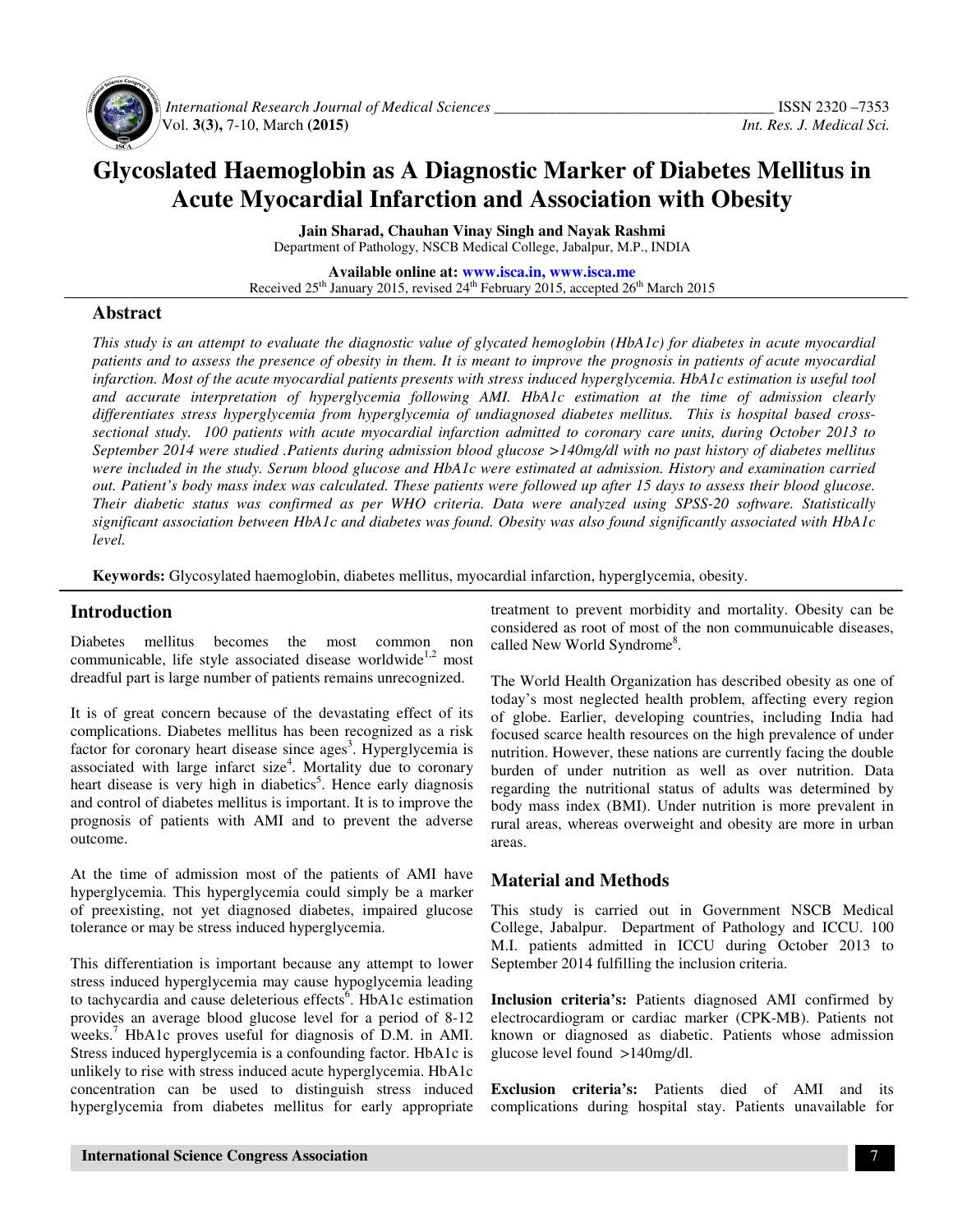*International Research Journal of Medical Sciences \_\_\_\_\_\_\_\_\_\_\_\_\_\_\_\_\_\_\_\_\_\_\_\_\_\_\_\_\_\_\_\_\_\_\_\_\_\_\_\_\_\_\_\_\_\_\_\_* ISSN 2320 –7353 Vol. **3(3),** 7-10, March **(2015)** *Int. Res. J. Medical Sci.*

follow up after 15 days. Venous blood was taken at the time of admission for estimation of blood sugar and HbA1c before starting treatment. History and examination was carried out. Weight and height was taken. BMI was calculated using height and weight. Patients were classified into two groups according to BMI. One is normal whose BMI is <25, other is abnormal whose BMI is  $>25$ . These patients were further followed up after 15 days .Their fasting blood sugar was estimated. Patients with HbA1c  $\geq$ 6.5% as cut off were analyzed for diabetes as per WHO criteria $^{13}$ .

The majority of studies conducted included HbA1c  $\geq 6.5\%$  as cut off for diabetic diagnosis as per American Diabetic Association and WHO.

Patients with HbA1c <6.5% were considered non diabetics and patients with  $\geq 6.5\%$  were considered as diabetics.

**Specimen collection and preparation:** We need preferentially venous blood using EDTA anticoagulant. Reagents should be at room temperature. Dilute the sample with lysing reagent in the 1:100 ratios. Wait for minimum 3 minutes; take care to avoid the formation of foam. Erythrocytes are lysed by low osmotic pressure. Greenish-brown color develops as per the hemoglobin concentration of sample.

HbA1c is determined immunoturbidometrically. The final result is expressed as percent HbA1c.

**Method and Test principle:** Test is based on immunoturbidometry performed by auto analyser. It is based on interaction between antigen molecule (HbA1c) and HbA1c specific monoclonal antibodies coated on latex bead. This cross link reaction results in change in the solution turbidity. HbA1c was estimated by auto analyser Biosystem S.A. COD 22044, serum total cholesterol and HDL COD21557, serum triglyceride and LDL COD 21528,CK-MB by Randox, RX CK3813.

**Advantages:** HbA1c is stable after collection of sample. Their levels do not fall on storage prior to test. Sample can be obtained at any time. It requires no patient's preparation. Their

levels do not vary between meals like blood sugar<sup>9</sup>.

**Statistical test applied:** Statistical analyses were carried out by using SPSS 20 software. The results obtained are statistically analyzed. Sensitivity of the test was 98.6, specificity was 62.5, and positive predictive value 89.28, negative predictive value was 93.75. The results were considered significant with  $p < 0.05$ .

#### **Results and Discussion**

Out of 100 patients, 84 patients had value of HbA1c in the diabetic range ( $\geq 6.5\%$ ), rest 16 patients had HbA1c (<6.5%) in non diabetic range. During follow up after 15 days, out of 84 patients, 75 patients (89.28%) were confirmed to be diabetic previously unrecognized cases of diabetes mellitus, come to light after HbA1c estimation. And only 9 patients (10.72%) were found to be non diabetic according to WHO criteria. Statistically this was highly significant (p<0.0001). Rest 16 patients who were in stress induced hyperglycemia possibility to be considered as diabetic, HbA1c values prevented them to be treated for diabetes. Time also saved in preventing repeated testing of blood sugar. Time is critical in AMI patients which affect prognosis.

In present study 27 cases were found with increased BMI and 73 cases were in normal range of BMI category. Among the increased BMI group 96.3%were found with increased HbA1c level. Statistically this was significant suggesting increase risk of diabetes in those with high BMI. However out of 84 diabetic cases high BMI was observed in only 31 % (26) and 69% (58) had normal BMI. This showed BMI had no significant association with diabetes. Similar finding was observed by other authors $^{10,11}$ .

Table–1 shows that in the present study mean age for diabetic patients was 58.76 years and mean age for non diabetic patients was 53.46 years which is comparable with the studies done by Naseem et al and others<sup>12-16</sup>. Diabetic patients were susceptible to AMI at an earlier age compared to non diabetics.

| Association between HDATC value and age, sex, dietary habit and habitate |              |                |          |                |         |                               |            |  |
|--------------------------------------------------------------------------|--------------|----------------|----------|----------------|---------|-------------------------------|------------|--|
| Characteristics                                                          |              | HbA1c<br>Value |          | $\chi$ 2 value | P value | 95\%\timesconfidence interval |            |  |
|                                                                          |              | $<6.5\%$       | $>6.5\%$ |                |         |                               |            |  |
| Age                                                                      | $<$ 40 years |                |          | 10.9           | < 0.01  | $-.017055$                    | .368246    |  |
|                                                                          | $>40$ years  | 13             | 83       |                |         |                               |            |  |
| <b>Sex</b>                                                               | Male         |                | 68       | 7.06           | < 0.05  | $-568511$                     | $-.050536$ |  |
|                                                                          | Female       |                | 16       |                |         |                               |            |  |
| Habitate                                                                 | Rural        | 11             | 35       | 3.96           | < 0.05  | .0204388                      | .5212279   |  |
|                                                                          | Urban        |                | 49       |                |         |                               |            |  |
| Dietary habit                                                            | Non veg.     | $\overline{c}$ | 32       | 3.92           | < 0.05  | -.448422                      | $-.063482$ |  |
|                                                                          | Veg.         | 14             | 52       |                |         |                               |            |  |

**Table-1 Association between HbA1c value and age, sex, dietary habit and habitate**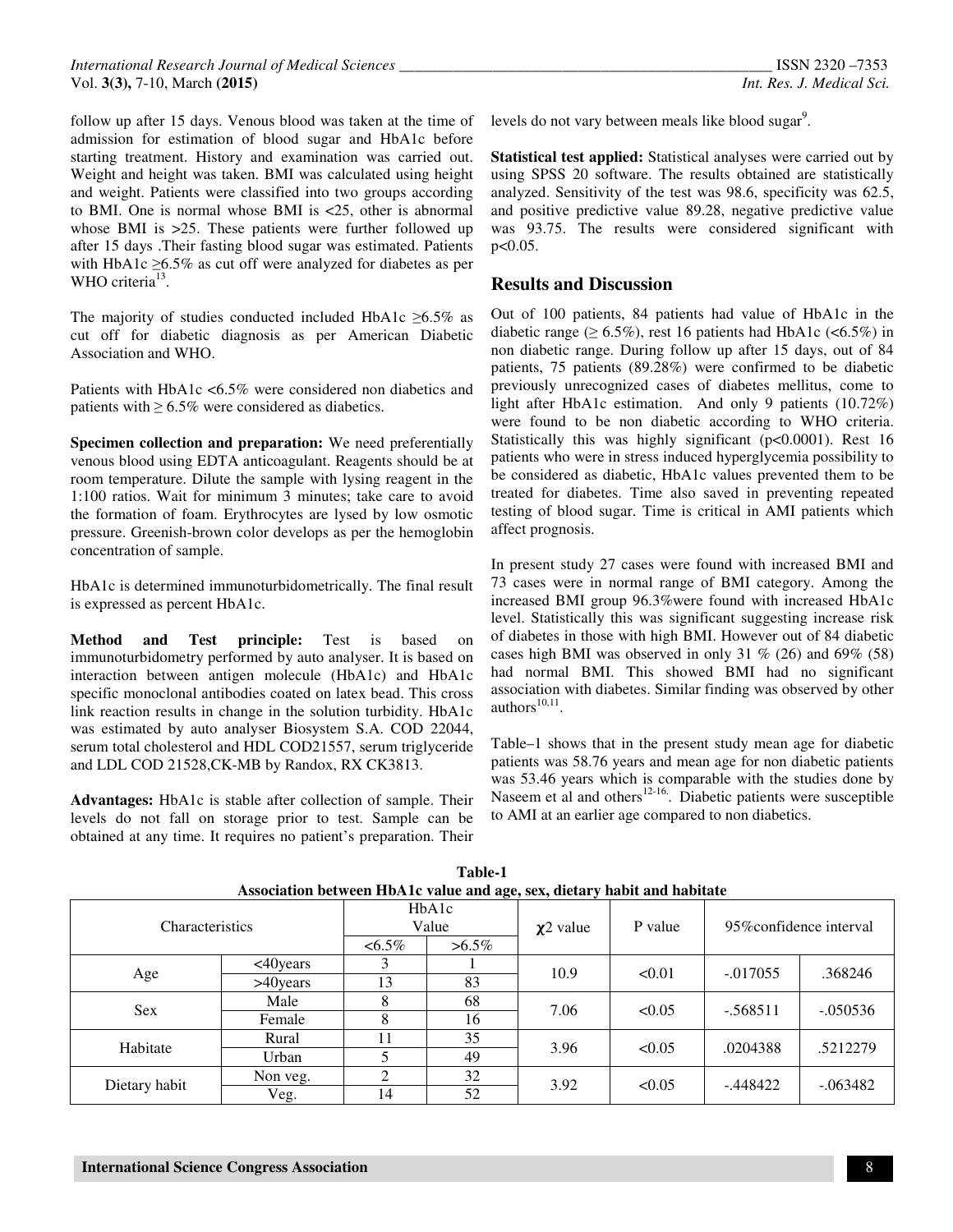In present study male subjects were predominantly higher. Male to female ratio in diabetic is higher (4.5:1) as compared to ratio in non diabetics, which is comparable with studies done by Iqbal MJ et  $al<sup>17</sup>$ .

Obesity was seen in 30.9% of diabetic patients and 6.2% of non diabetic patients which is consistent with the findings of Iqbal MJ et al $^{13,17}$ . Obesity and diabetes have several abnormalities in common like abnormal carbohydrate metabolism, increased insulin resistance, high free fatty acid levels and high incidence of Hypertension.

In the present study table-2 shows modifiable risk factors like Smoking was found more common in diabetic patients (96.4%) than non diabetic patients (37.5%) which is in concurrence with the observation made by Iqbal MJ et  $al<sup>17</sup>$ .

Habit of alcohol intake was associated with increased incidence of diabetes which was consistent with study done by W.H.  $Linda<sup>18</sup>$ . In present study there was found significant association between diabetes and consumption of alcohol consumption  $(\chi2=4.90 \text{ p} < 0.05)$ 

## **Conclusion**

HbA1c estimation at the time of admission to ICCU clearly and quickly differentiates stress induced hyperglycemia in M.I. patients from hyperglycemia in undiagnosed diabetic patients with AMI.

HbA1c is more sensitive and specific diagnostic test for diabetes mellitus in patients with AMI than serum blood glucose.

Prognosis in cases of AMI improves by early identification of diabetic and nondiabetic cases by HbA1c evaluation and effective management. Incidence of diabetes and cardiovascular disease in obese is more.

## **References**

**1.** International diabetes federation international diabetes federation atlas  $5<sup>th</sup>$  ed. Brussels, Belgium, international diabetes federation, **(2011)**

- **2.** Anjana RM, Pradeeepa R and Deepa M et al, ICMR-INDIAB, collaborative study group. Prevelence of diabetes and prediabetes (impaired fasting glucose and /or impaired glucose tolerance) in urban and rural India: phase I results of the Indian council of medical research, **54,** 3022-3027 **(2011)**
- **3.** Rev Port Cardiol, Coronary Heart Disease in diabetes mellitus risk factor and epidemiology, **23(10)**, 1359-66 **(2004)**
- **4.** Timmer Jr, Vander Horst ICC, Ottervanger JP, Henriqves JPS, Hoornlje JCA and Boer MJ et al, Prognostic value of admission glucose in non diabetic patients with myocardial infarction, *AM Heart J*, **148**, 399-03 **(2004)**
- **5.** Foo K, Cooper J, Deaner A, Knight C, Suliman A and Ranjadayalan K et al, A single serum glucose measurement predicts adverse outcomes across the whole range of acute coronary syndrome, *A J Heart,* **89,** 512-6 **(2003)**
- **6.** Sandeep Chopra and Aditya Kewal, Does hypoglycemia cause cardiovascular events?, *Indian Journal of endocrinology and metabolism,* **16(1)**, 102-104 **(2012)**
- **7.** American Diabetes Association, Standards of medical care in diabetes (position statement), *Diabetes care,*  **27(1)**, 515-35 **(2004)**
- **8.** Sanjay Kalra and A.G. Unnikrishnan, Obesity in India: The weight of nation, *journal of Nutrition and Nutraceuticals,* vol1/issue1/jan-june, **(2012)**
- **9.** Rajni dawar mahajan and bhawesh mishra, Using glycated hemoglobin HbA1c for diagnosis of diabetes mellitus: an Indian perspective, *International journal of biological & medical research,* **2(2)**, 508-512 **(2011)**
- **10.** Aanandha Subramaniam K., Padma K., Sathya Narayanan G. and Selva Kumar J., A Comparative study of Auditory Evoked Potential in Young Obese and Normal Subjects, *Int. Res. J. Medical Sci.,* **1(8),** 11-14 **(2013)**

| Association between HbA1c, tobacco consumption and body mass index |              |                |          |                |         |                               |            |  |
|--------------------------------------------------------------------|--------------|----------------|----------|----------------|---------|-------------------------------|------------|--|
| Characteristics                                                    |              | HbA1c<br>Value |          | $\chi$ 2 value | P value | 95\%\timesconfidence interval |            |  |
|                                                                    |              | $<6.5\%$       | $>6.5\%$ |                |         |                               |            |  |
| Tobacco chewing                                                    | Present      |                | 49       | 3.37           | < 0.05  | $-.521227$                    | $-.020438$ |  |
|                                                                    | Absent       | 11             | 35       |                |         |                               |            |  |
| Smoking                                                            | Present      | 6              | 54       | 4.02           | < 0.05  | $-.526258$                    | $-.009456$ |  |
|                                                                    | Absent       | 10             | 30       |                |         |                               |            |  |
| Alcohol intake                                                     | Present      | $\mathcal{D}$  | 35       | 4.90           | < 0.05  | $-484993$                     | $-.098339$ |  |
|                                                                    | Absent       | 14             | 49       |                |         |                               |            |  |
| BMI                                                                | $<$ 25normal | 15             | 58       | 4.16           | < 0.05  | .092616                       | .401430    |  |
|                                                                    | >25          |                | 26       |                |         |                               |            |  |

| Table-2                                                            |  |  |  |  |  |  |
|--------------------------------------------------------------------|--|--|--|--|--|--|
| Association between HbA1c, tobacco consumption and body mass index |  |  |  |  |  |  |